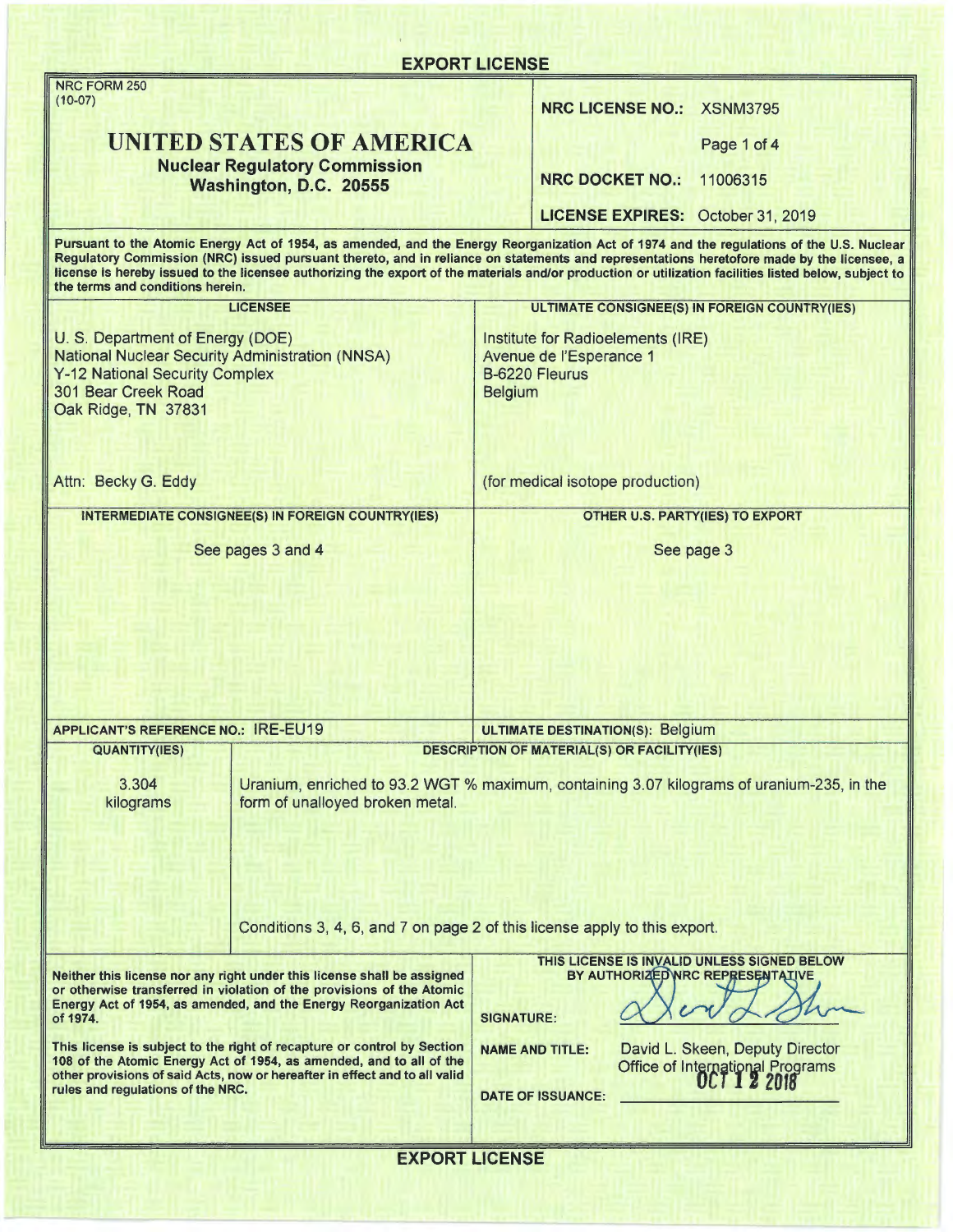NRC Form 250A (6-15)

# **U.S. NUCLEAR REGULATORY COMMISSION EXPORT LICENSE**

### **LICENSE NUMBER: XSNM3795**

Page 2 of 4

## **Conditions**

| <b>Condition 1:</b> | Reserved                                                                                                                                                                                         |
|---------------------|--------------------------------------------------------------------------------------------------------------------------------------------------------------------------------------------------|
| <b>Condition 2:</b> | Reserved                                                                                                                                                                                         |
| <b>Condition 3:</b> | This license covers only the nuclear content of the material.                                                                                                                                    |
| <b>Condition 4:</b> | The material to be exported under this license shall be shipped in accordance<br>with the physical protection requirements for special nuclear material in 10 CFR<br>Part 71 and 10 CFR Part 73. |
| <b>Condition 5:</b> | <b>Reserved</b>                                                                                                                                                                                  |
| <b>Condition 6:</b> | This license authorizes export only and does not authorize the receipt, physical<br>possession, or use of the nuclear material.                                                                  |
| <b>Condition 7:</b> | The shipper shall complete and submit a DOE/NRC Form 741 for each shipment<br>of uranium, thorium, and plutonium (i.e., source or special nuclear material)<br>exported under this license.      |
| <b>Condition 8:</b> | <b>Reserved</b>                                                                                                                                                                                  |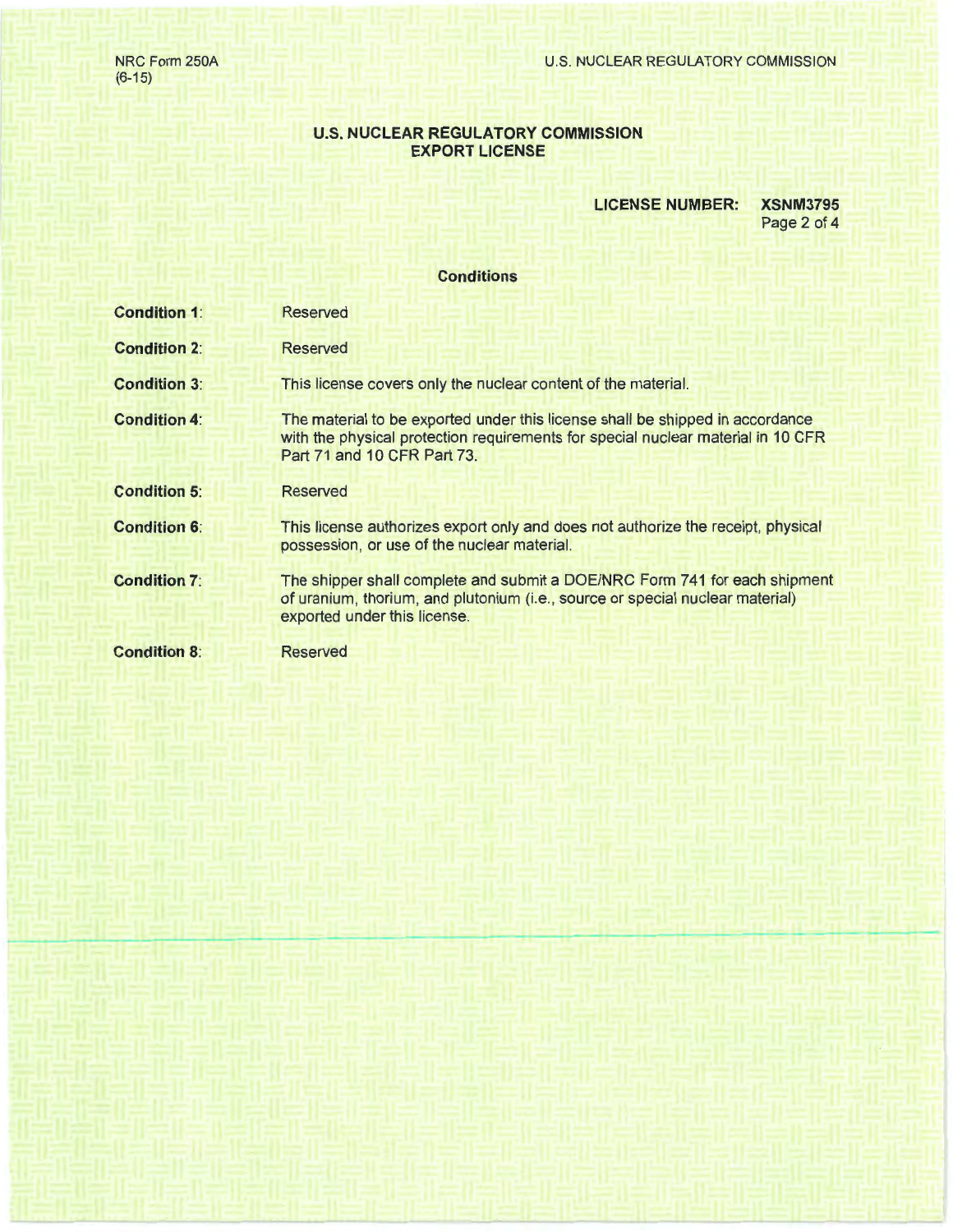# **OTHER U.S. PARTY(IES) TO EXPORT:**

1. Consolidated Nuclear Security (CNS) L.L.C. 301 Bear Creek Road Oak Ridge, TN 37831

(DOE/NNSA supplier/transport contractor)

2. TN Americas LLC 7135 Minstrel Way Suite 300 Columbia, MD 21045

(transporter)

#### **INTERMEDIATE CONSIGNEE(S) IN FOREIGN COUNTRY{IES):**

1. Framatome 54 Avenue De La Déportation ZI Les Bérauds 26104 Romans Sur Isère **France** 

(target fabrication)

2. TN International 1, rue des Herons 78180 Montigny-le-Bretonneux France

(transporter)

3. Studiecentrum Voor Kernenergie (SCK-CEN) BR-2 Research Reactor Boeretang 200 BE-2400 Mol Belgium

(target irradiation)